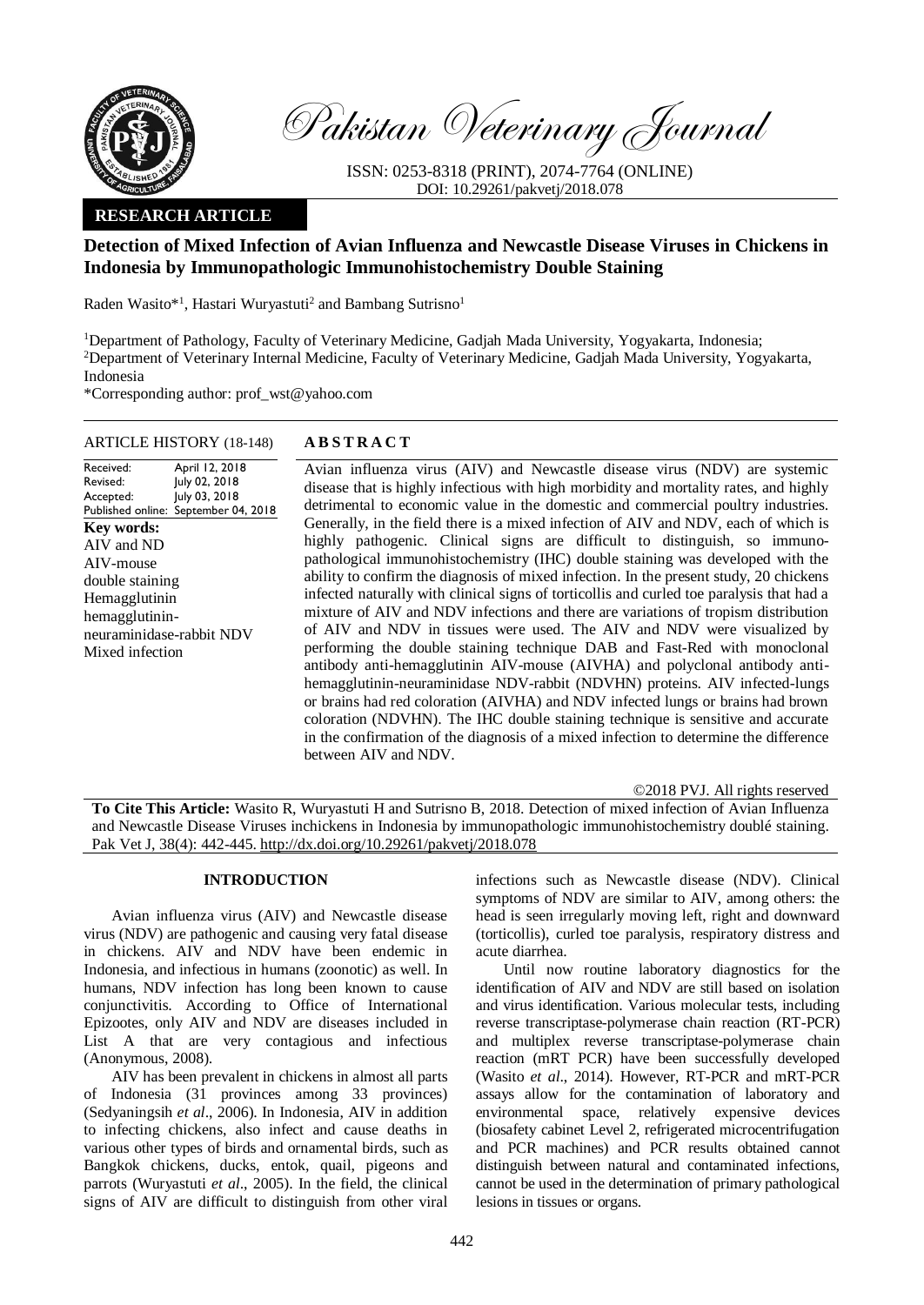Basically, for the diagnosis of AIV and NDV laboratories, strict biosafety (and biosurveillance) procedures are required, and a relatively long time. The complicated diagnosis of AIV and NDV is the consequence of the low pathogenic forms of AIV and the NDV, each mutating into a highly pathogenic AIV and velogenic viscerotrophic NDV which is highly infectious and lethal to infected poultry. A late confirmation of AIV and NDV diagnosis may inhibit early detection and elimination efforts so as to enable an outbreak of disease to spread naturally in the field. Rapid, accurate and economical diagnosis is a very critical way of monitoring and preventing the disease outbreaks. Identification of both viruses is particularly important in the surveillance program (Koopman *et al*., 2004).

This double staining immunopathologic immunohistochemistry technique is expected to be developed and applied to address the above-mentioned problems, so that the identification and differentiation of mixed AIV and NDV infections on the tissues can be performed simultaneously, early, rapidly and accurately. The immunopathologic immunohistochemistry approach can also avoid laboratory contamination (and field) (Anonymous, 2014). In the present study, the development and application of immunopathologic techniques based on immunologic streptavidin biotin with monoclonal and polyclonal anti nucleoprotein antibodies respectively for the detection of NDV and AIV in poultry and was then applied the double staining DAB and Fast Redmouse-HRP + rabbit-AP with anti-hemagglutinin monoclonal and polyclonal antibodies anti-hemagglutininneuraminidase for the simultaneous detection of AIV and NDV in poultry were performed.

# **MATERIALS AND METHODS**

**Immunopathological immunohistochemistry streptavidin biotin of avian influenza and Newcastle disease viruses:** In the present study, 20 chickens infected with virus showing the clinical symptoms of torticollis and curled toe paralysis were necropsied and then, brains and lungs, which are the target organs of AIV and NDV (Wasito *et al*., 2017) were observed for the presence or absence of anatomical pathological lesions in the form of petechial and/or linear hemorrhages. The brains and lungs were collected and were processed for histopathologic preparation. The 3-5 μm preparation of tissue (lung and brain) were attached to glass objects and then immunopathologically tested immunohistochemical streptavidin biotin with polyclonal antibody anti nucleotrotein avian influenza virus (AIV) and Newcastle disease virus (NDV). Initially, the histopathologic preparations of the lungs were deparafinized with xylene, rehydrated with ethanol solution of multilevel concentration, washed with aquades and finally cleared with PBS 0.05M, pH 7.1. The tissue preparation was then immersed in a 3%  $H_2O_2$  solution in absolute methanol to inactivate endogenous peroxidase activity, washed 3x PBS and then immersed in normal serum of rats for 20 min. Furthermore, the tissue preparation was incubated with AIV polyclonal anti-nucleoprotein antibodies or NDV for 45 min at room temperature (Santa Cruz Biotechnology). The tissue preparation is then washed with sterile aquades and directly incubated with a

secondary antibody (pig antibody (Yunita *et al*., 2017) labeled biotin anti rabbit IgG) (Dako) for 10 minutes. Furthermore, given the conjugate streptavidin-horseradish peroxidase (BD PharMingen, San diego, CA) for 10 minutes at room temperature. And, hereafter was given a solution of 3,3'-diaminobenzidine (Zymed Corp., San Francisco, CA) as a dye-anti nucleoprotein AIV or NDV bound to lung or brain tissues. Furthermore, the tissue preparation was given a counterstain of hematoxylineosin, dehydrated, cleaned by washing with aquades flows, subjected to glycerol adhesive and covered with a glass cover to be observed under a microscope.

**Immunopathological immunohistochemistry double staining DAB and Fast Red of avian influenza and Newcastle disease viruses:** IHC paraffin block of brains and lungs- positive AIV and NDV streptavidin biotin single staining were recut with microtom with a thickness of 3-5 μm, then tissues preparation were made on the object glasses and subjected to an immunopathologic double staining as follow: The histopathologic preparation were deparaffinized with xylene 3x, 5 min each, rehydrated with ethanol solution of reduced concentrations (absolute, 95%, 75% and 50%, respectively 5 min), washed aquades and finally cleaned by immersion into PBS 0.05M, pH 7.1 for 2 min. The tissue preparation was then immersed into a 3% H2O2 solution in absolute methanol to inactivate endogenous peroxidase activity, washed 3 times of PBS 2 minutes each. To inactivate the possibility of non-specific endogenous antibodies, the tissue preparation then immersed in normal serum of rats for 20 min. Furthermore, the tissue preparation was incubated with the monoclonal antibody anti-hemagglutinin AIV-mice and polyclonal antibody anti-hemagglutininneuraminidase-NDV-rabbit and incubated for 45 minutes at room temperature. The tissue preparation will then be washed with 2x sterile aquadest 3 minutes each, and immediately incubated simultaneously with two different secondary antibodies, which are labeled AP (alkaline phosphatase) -mice and HRP (horseradish peroxidaserabbit (Abcam), 20 minutes each and washed with 2x PBS for 3 minutes each. The tissue preparation was dyed with 2 drops of hematoxylin, washed with running water, then immersed in 2 min aquades. Next, it was given a gliserol adhesive and covered with a deck glass to be observed under a microscope and were analyzed descriptively.

#### **RESULTS**

In the present study, the IHC double staining was developed by using monoclonal antibodies antihemagglutinin avian influenza virus (AIV) and polyclonal antibodies anti-hemagglutinin-neuraminidase Newcastle disease virus (NDV). Based on the results of this study, it is evident that immunopathologic-immunohistochemical double staining can be applied in the confirmation of infection diagnosis mixture between AIV and NDV in cases of avian disease showing clinical signs of torticollis and curled toe paralysis in the field. The sensitivity in diagnosis to determine the difference between AIV and NDV in brains and lungs, respectively 100%. The infected cells or tissues of AIV are red coloration (AIVHA**)** (Fig. 1) and of NDV (NDVHN) are brown coloration (Fig. 2).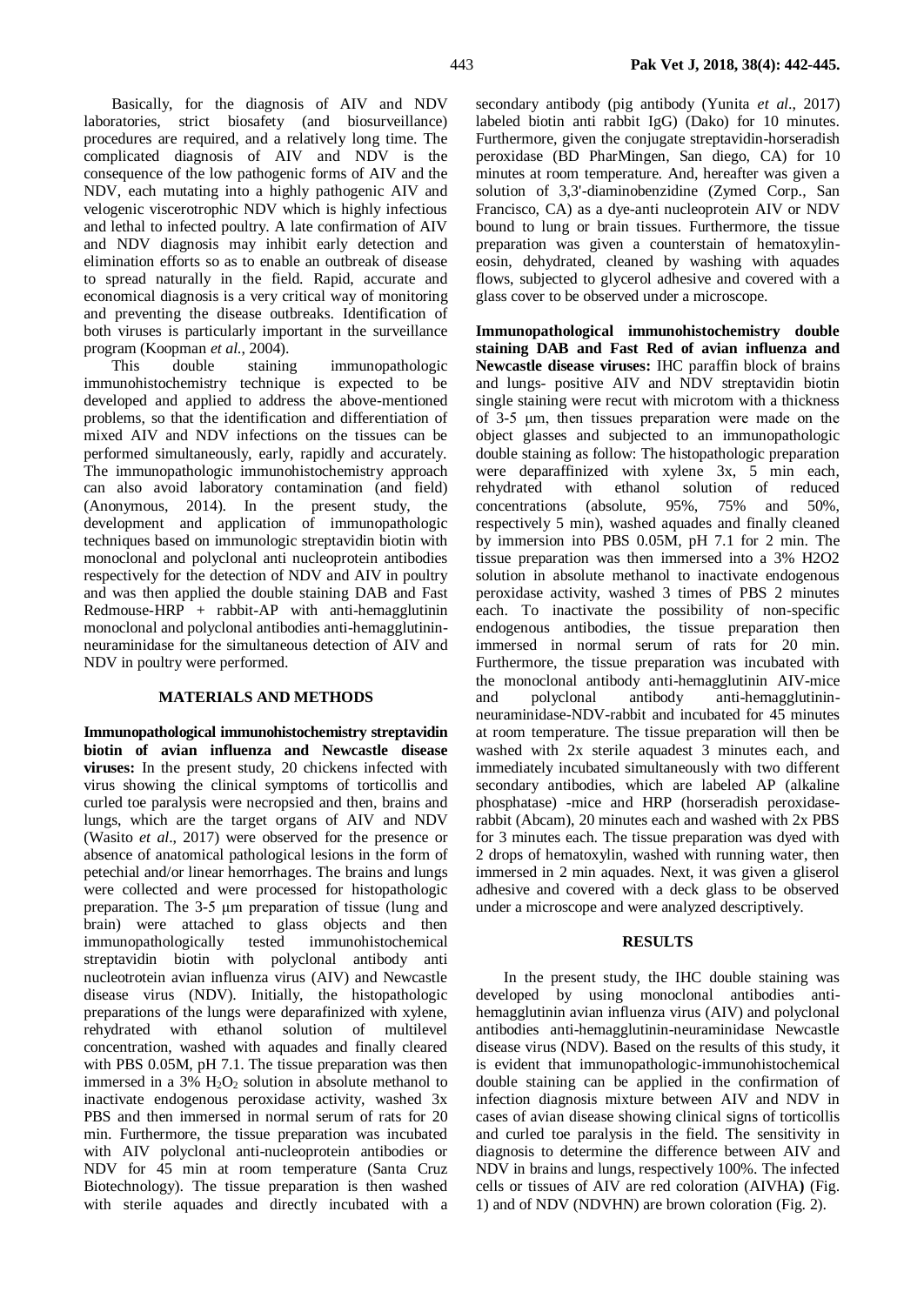

**Fig. 1:** Immunopathological immunohistochemistry double staining of the lung positively infected with avian influenza hemagglutinin virus (AIVHA) (red) and Newcastle disease hemagglutinin-neuraminidase virus (NDVHN) (brown) (DAB & FastRed, 1000x.).



**Fig. 2:** Immunopathological immunohistochemistry double staining of the brain positively infected with avian influenza hemagglutinin virus (AIVHA) (red) and Newcastle disease hemagglutinin-neuraminidase virus (NDVHN) (brown) (DAB & FastRed, 1000x.).

#### **DISCUSSION**

Immunopathologic-immunohistochemical (IHC) double staining is a biotechnology approach through modern immunopathologic test which is very useful to be applied in Research Laboratory and Clinical Diagnostic Laboratory. The IHC double staining can be applied to determine the existence of specific antigen in tissues with labeled antibodies based on reaction interaction between antibodies-antigen. Immunoreactive products can be observed and determined by enzymatic markers (Nielsen *et al*., 2014).

The most interesting and important findings of this study were detectable AIV and NDV present in the same cells in pneumocytes of the lungs and brainsparenchymeswith double infection by both viruses (AIV and NDV). It clearly shows that AIV and NDV are located in the same cells in the lungs and the brain. It proves that AIV and NDV have the same cell of target to infected cells, tissues or infected host (poultry). Avian influenza virus and NDV have the same pathological lesions, among others: focal necrosis of the central nervous system (brain) accompanied noduli of glial cells (Nakamura *et al*., 2008). Poultry, especially chicken, is a harmonious and potential replication site for AIV and NDV, since most AIV and NDV are infective and replicate in poultry (Wasito *et al*., 2017). Like AIV in poultry, that pig is also a potential site for AIV replication, which is different from AIV in poultry, AIV in pigs is thought to be infectious to humans.

In the case of poultry disease in the field, AIV and NDV-infected chickens show similar neurologic and respiratory clinical symptoms. In neurologic symptoms, the head appears irregularly tilted to the left, right and downward (torticollis) and curled toeparalysis. Although neuroinvasive and neurovirulence in infected chickens of both AIV and NDV is one of the main factors that can lead to relatively high morbidity and mortality  $(\pm 100\%)$ with torticollis and curled toe paralysis, and petechial hemorrhages in the gastrointestinal tract, there have been only a few published reports describing viral neuropathogenesis in poultry. It has been reported that in poultry, the virus enters the central nervous system through three ways: hematogenus, olfactory and through nerve fibers (neurons). Infection of blood vessel endothelial cells and viremia are the main factors of pathogenesis during viral infection in poultry (Toffan *et al*., 2008). Viremia determines the spread of the virus to various organs and eventually to the central nervous system, especially the brain (Swayne, 2007).

In humans infected with AIV subtypes H5N1 shows a disturbance regulation of cytokines and chemokines are often referred to as cytokine storm. The cytokine storm is considered one of the major mechanisms in the pathogenegesis of AIV subtype H5N1. Based on the results of *in vitro* studies with primary cell of bronchial and alveolar epithelial cells, and macrophages, showed that AIV subtype H5N1 induces cytokines and chemokines more potentially and significantly than cytokines and chemokines induced by seasonal AIV infections (Lam *et al*., 2010). Research on experimental animals *in vivo* also proves that the induction of proinflammatory cytokines and chemokines is due to H5N1 infection (Maines *et al*., 2012). With the reverse transriptase-polymerase chain reaction (RT-PCR) molecular approach, it is evident that in humans infected with AIV subtype H5N1, local expression of cytokines and chemokines in the lungs become irregular.

The results of double immunohistostaining studies of AIVHA and NDVHN antigen detection in the brains and lungs are unique and unreleased findings. Infection with AIV and NDV, in addition to show similar clinical signs (torticollis and curled toe paralysis), AIV and NDV also have similar pathologic lesions. Based on the anamnesa, the chickens used in this study had been vaccinated against NDV and AIV. The findings based on the results of the present study are very interesting, and should be studied again in detail, especially the association of AIV subtype H5 (Guan and Smith, 2013) and H7 (Lai *et al*., 2013) infections reported to be infectious in humans which are known to have the ability of cross-reaction hospes, ie genetic shift or genetic reassortment so as to infect humans (Poovorawan *et al*., 2013). Cases in humans infected with AIV subtype H5N1 were first reported in Hong Kong in 1997. And the fatal case of AIV H7N9 infection in humans reported by the Department of Health, Hongkong Special Administrative Region, also occurred in Hong Kong on January 5, 2017. Out of a total of 106 human infected with H7N9 in Hong Kong, 35 people died, 80 of whom contracted AIV H7N9 from live poultry in poultry and poultry farms found in the commercial market (WHO, 2017).